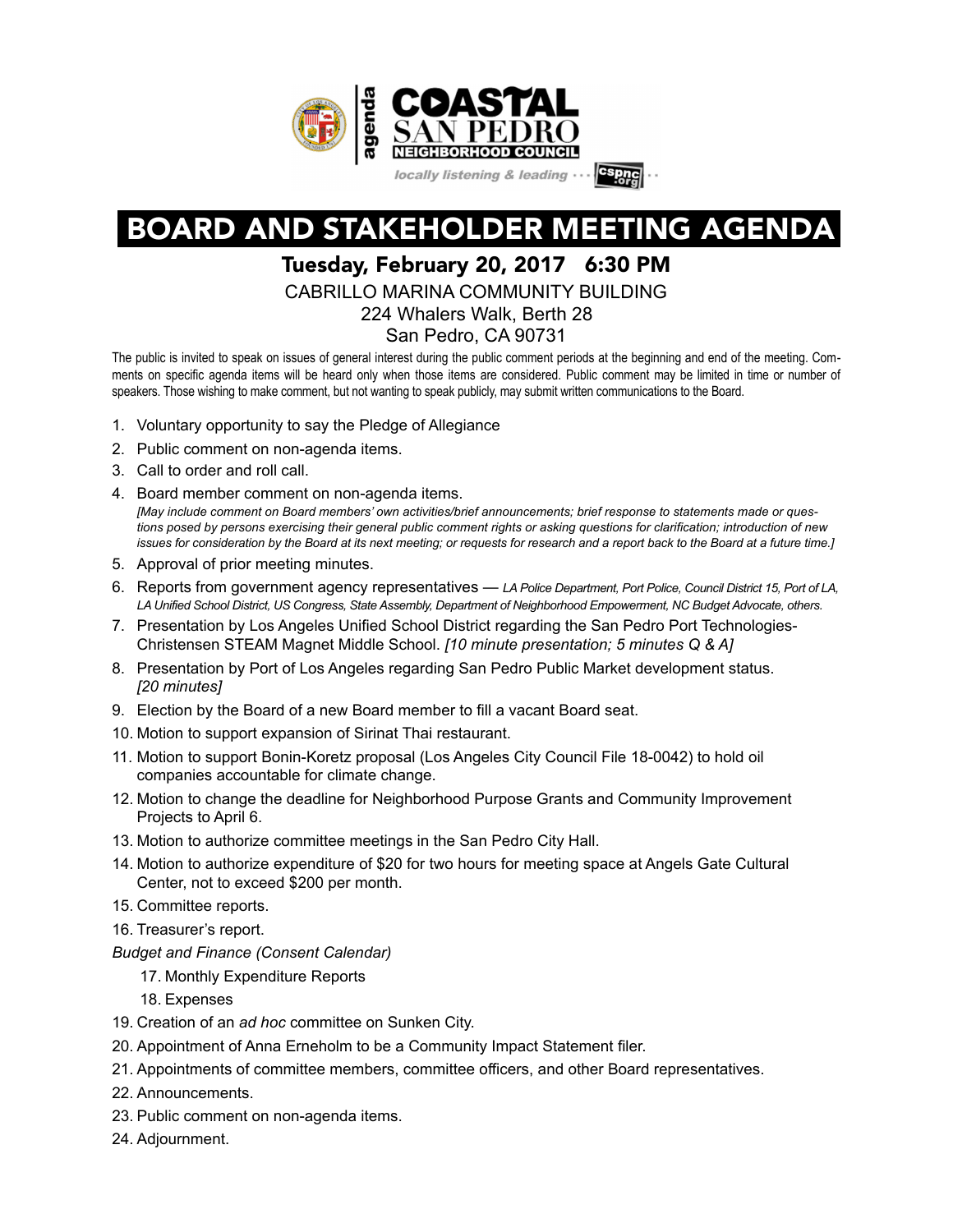### **10. Motion to support expansion of Sirinat Thai restaurant.**

*[Planning, Land Use, Zoning, and Transportation Committee]*

*Resolved*, the Coastal San Pedro Neighborhood Council is in support of Sirinat Thai expanding the store footprint located in the strip mall at the corner of 25th and Western Ave., in San Pedro; and

*Be it further resolved* that we support the project as proposed.

## **11. Motion to support Bonin-Koretz proposal (Los Angeles City Council File 18-0042) to hold oil companies accountable for climate change.**

*Whereas* City of Los Angeles Councilman Mike Bonin, 11th District (coastal areas of West Los Angeles) and Paul Koretz, 5th District (West Los Angeles) submitted a proposal to City Attorney Mike Feuer, to discuss potential legal claims against corporations that profit from the production and sale of fossil fuels and calls for the City to file an amicus/friend of the court brief to assist New York City with litigation against Chevron Corp, Concoco Phillips, Royal Dutch Shell and other companies which seeks to shift the costs of protecting from climate change impacts back to the referenced fossil fuel companies; and

*Whereas* records document that the oil industry was fully informed of the destructive effects from climate change resulting from fossil fuel use as far back as 1977 and continued increasing production and marketing and campaigns of climate misinformation. (Source: *Scientific American* October 26, 2015 and *InsideClimate News* investigation as confirmed by multiple peer-reviewed agencies such as Harvard University August 23, 2017, Union of Concerned Scientists, August 2015, and others.); and

*Whereas* the proposal was also signed by Councilman Jose Huizar, 14th District (Northeast Los Angeles) and Councilman Marqueeze Harris-Dawson, 8th District (Western South Los Angeles); and

*Whereas* San Francisco and Oakland have filed climate change lawsuits, saying oil and gas companies should pay for the ongoing cost of protecting Bay Area cities from rising sea levels, which may exceed the \$5 billion required to upgrade the city's seawall; and

*Whereas* Councilman Bonin stated that the City of Los Angeles should seek both financial reimbursement and policy changes from the petroleum industry;

*Therefore, be it resolved*, the Coastal San Pedro Neighborhood Council requests Councilman Joe Buscaino join his colleagues in requesting consideration of litigation as filed by New York City, San Francisco, and Oakland; and,

*Be it further resolved,* the Coastal San Pedro Neighborhood Council requests Mayor Eric Garcetti to lead the City of Los Angeles effort, along with City Attorney Mike Feuer, to seek both financial reimbursement and policy changes from the petroleum industry due to the continuing costs resulting from climate change.

## **12. Motion to change the deadline for Neighborhood Purpose Grants and Community Improvement Projects to April 6.**

#### *[Robert Bryant]*

*Resolved*, the deadline for applications to the Coastal San Pedro Neighborhood Council for Neighborhood Purpose Grants and Community Improvement Projects shall be 6 April 2018.

#### **13. Motion to authorize committee meetings in the San Pedro City Hall.**

*Resolved*, the Coastal San Pedro Neighborhood Council shall permit committees to use meeting space in the San Pedro City Hall, subject to approval by City Counsel.

#### **14. Motion to authorize expenditure of \$20 for two hours for meeting space at Angels Gate Cultural Center, not to exceed \$200 per month.**

*Resolved*, the Coastal San Pedro Neighborhood Council authorizes the expenditure of an amount of \$20 per two hours for meeting space at Angels Gate Cultural Center, with the total not to exceed \$200 per month.